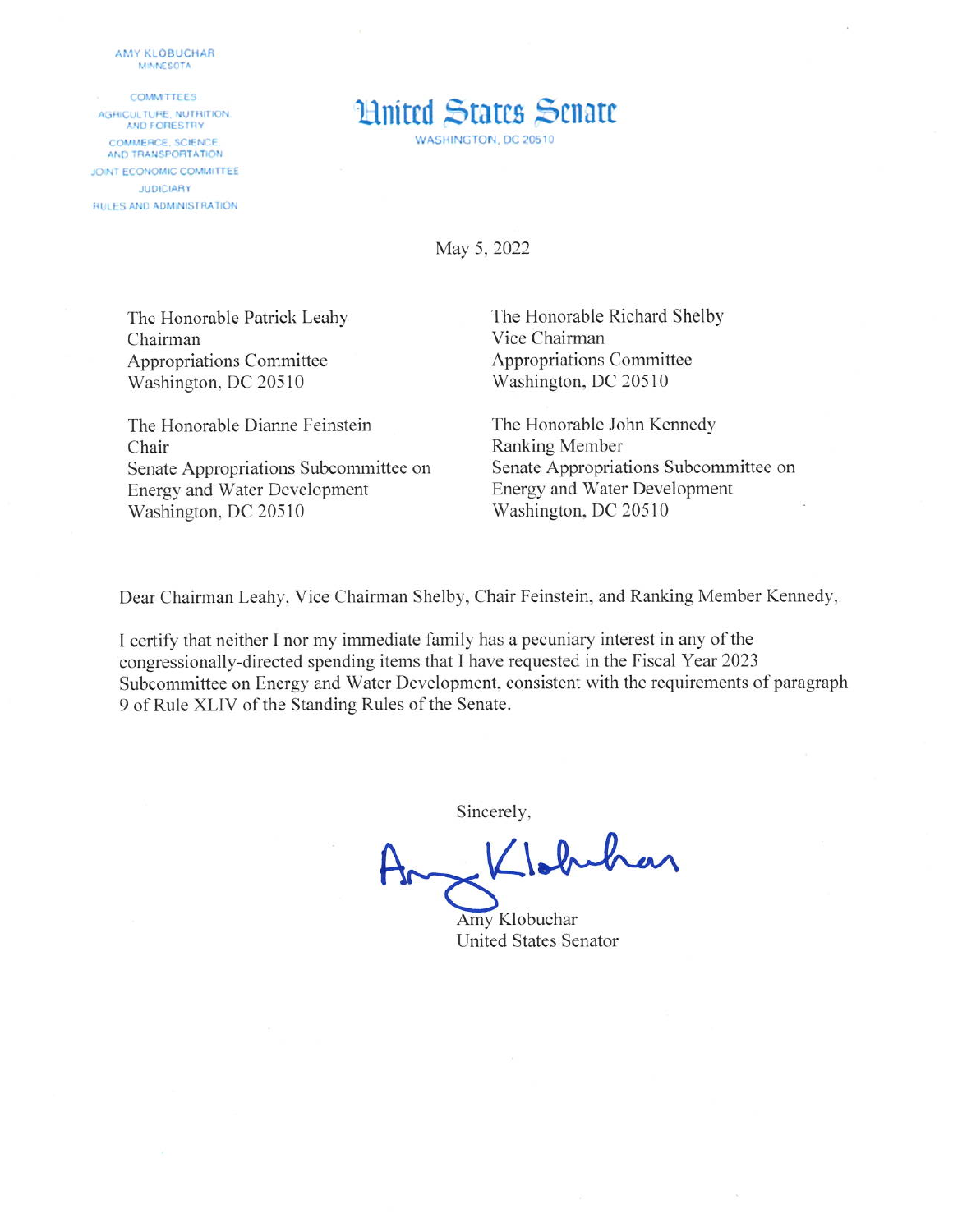## **Klobuchar, Amy(D-MN) Energy and Water Development Congressionally Directed Spending Requests**

| <b>Recipient</b><br><b>Name</b>                      | <b>Project Purpose</b>                                                                                                                                                                                                                                                                                                                                                                                                                                                                                                                                                                                                                                                                                                                                                                                                                                                                                                                                                                                                                                                                                                   | <b>Project</b><br><b>Location</b> | <b>Amount</b><br><b>Requested</b><br>(5000) |
|------------------------------------------------------|--------------------------------------------------------------------------------------------------------------------------------------------------------------------------------------------------------------------------------------------------------------------------------------------------------------------------------------------------------------------------------------------------------------------------------------------------------------------------------------------------------------------------------------------------------------------------------------------------------------------------------------------------------------------------------------------------------------------------------------------------------------------------------------------------------------------------------------------------------------------------------------------------------------------------------------------------------------------------------------------------------------------------------------------------------------------------------------------------------------------------|-----------------------------------|---------------------------------------------|
| City of<br><b>Barnesville</b>                        | The Water Treatment Plant Generator has failed in the most recent<br>testing. If there were inclement weather or another emergency that<br>disrupted power to the Water Treatment Plant, we would not be able to<br>provide water to the residents safely.<br>Providing safe drinking water to the small towns in Minnesota is highly<br>vital to the overall health and wellness of the State of Minnesota. This<br>project would help provide this for the project area.<br>There is more need than funds in small-town Minnesota. In Barnesville,<br>approximately 75% of the community's infrastructure needs repair or<br>replacement due to the age of the system. This will come at a cost that<br>will be financially burdensome to the community, and its residents, of<br>which many are on a fixed income. By receiving these requested funds,<br>the City will be able to start the long process of replacing this<br>infrastructure and allow for future projects to be constructed sooner. This<br>area of the community will be provided with adequate potable water for<br>drinking and fire protection. | <b>Barnesville MN</b>             | \$132                                       |
| City of Detroit<br>Lakes                             | The project has been scaled back to reduce costs and make the project<br>manageable. We are also working wiht MAHABUE to provide Low Income<br>Heat Energy Assistance Program (LIHEAP) customers an opportunity to<br>participate in a solar project and receive approximately \$20.00 a month<br>credit on electric bills from an allocated allotment from the project. We<br>are currently working with MAHUBE to facilitate and mange the monthly<br>credits to LIHEAP customers if the project happens.                                                                                                                                                                                                                                                                                                                                                                                                                                                                                                                                                                                                              | Becker<br>County MN               | \$24,000                                    |
| National<br>Sports Center<br>Foundation              | The NSC goal is to be a net zero campus by 2050. By partnering with<br>local, state and federal government to provide an international sports<br>and recreation destination that has little to no impact on the environment<br>would be the long term vision for the project.                                                                                                                                                                                                                                                                                                                                                                                                                                                                                                                                                                                                                                                                                                                                                                                                                                            | <b>Blaine MN</b>                  | \$1,200                                     |
| City of Chaska                                       | The City of Chaska requests \$2 million in FY23 Community Project<br>Funding to continue the progression of investments in a private<br>corporation business park development that, based on a market study,<br>will provide 5,000 new living wage jobs in five years and 10,000 total<br>new jobs in 10 years for the Twin Cities Metropolitan Area. The \$2 million<br>request is the final funding needed for a \$18.9 million city investment to<br>allow planned business park development to begin (see Attachment A).<br>The \$2 million request will fund necessary sewer and roadway costs to<br>support the start of the Phase II development. Construction is planned to<br>begin in 2023.                                                                                                                                                                                                                                                                                                                                                                                                                    | Chaska MN                         | \$2,000                                     |
| Agricultural<br>Utilization<br>Research<br>Institute | This project aims to conduct a detailed feasibility analysis about the<br>development of a local upper Midwest fertilizer hub. Synthetic fertilizers<br>are essential to modern agriculture. Without them, it is impossible to<br>sustain the productivity level that has allowed the US agricultural system<br>to maintain an increasingly abundant supply of low-cost food to the<br>nation and the world. On the other hand, depending on fossil fuels,<br>synthetic fertilizers have a large environmental footprint. Ammonia<br>production, the basis for all nitrogen fertilizers, accounts for almost 2% of<br>the global greenhouse gas emissions. Fertilizers are also dependent on<br>large supply chains and, as a globally traded commodity, are highly<br>affected by energy prices and supply chain disruptions. We aim to<br>identify how this new fertilizer supply could insert into the existing supply<br>chain to minimize disruption for the user. A key outcome of the study is<br>the identification of regulatory and policy approaches to attract the<br>needed private capital.                | Crookston MN                      | \$750                                       |
| City of Duluth                                       | The vision of the City-Wide Energy Efficiency, Renewable Energy, and EV<br>Charging Demonstration Project is to provide a shovel-ready project that<br>will advance the City of Duluth as a leader in sustainability. And, will<br>reduce long-term energy and operational costs, reduce the City's carbon<br>footprint, create local jobs, and provide public-facing demonstrations for<br>community benefit. The purpose of this project is to showcase an<br>impressive combination of renewable energy/ solar photovoltaic (PV)<br>applications, energy-efficient facility improvements, and electric vehicle<br>(EV) charging stations, moving towards Near Net Zero Energy                                                                                                                                                                                                                                                                                                                                                                                                                                         | Duluth MN                         | \$3,816                                     |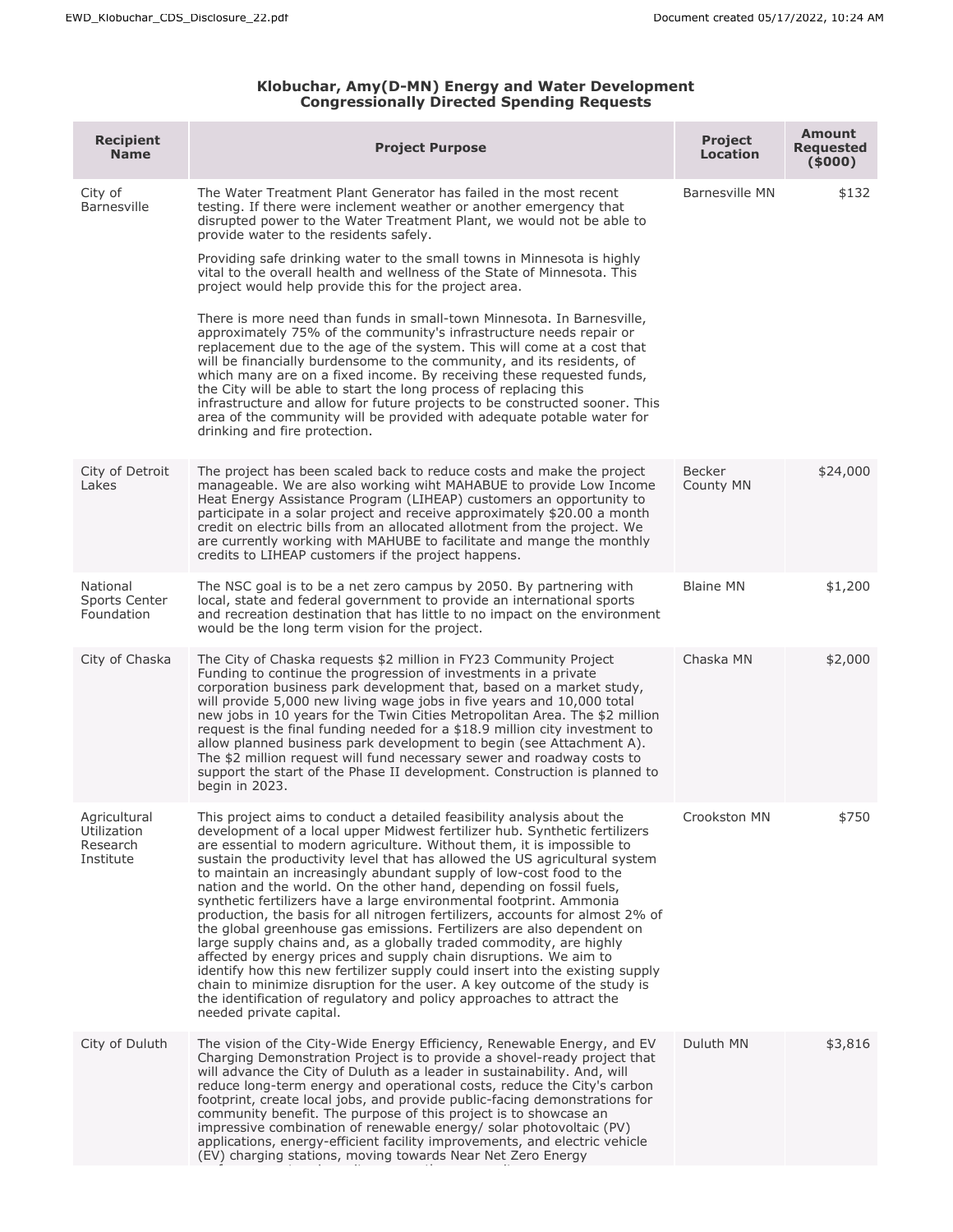|                                                | performance at various sites across the community.<br>The project includes City-wide solar PV demonstrations including roof<br>mount and carport applications including:<br>885 kW DC of Solar PV across five (5) City sites: Water Treatment site,<br>Bayfront Park, Comfort Systems building, Public Safety Building, and<br>West Duluth Reservoir Bayfront Park, a highly visited park showcases<br>carport solar with EV charging Comfort Systems building to be Near Net<br>Zero Energy performance (all electricity used on-site is offset with<br>renewable energy)<br>This project pairs solar PV with energy efficiency improvements at the<br>Water Treatment, Comfort Systems, and Public Safety buildings to<br>greatly reduce the energy intensity and electric costs at these facilities.<br>City-wide EV charging stations are also included, intended for City fleet<br>and public use. Locations are selected based on high community facing/<br>high traffic areas across the entire City to provide equity in access to EV<br>charging.                                                                                                                                                                                                                                                                                                                                                                                                                                                                                                                                                                                                                                                                           |                                           |         |
|------------------------------------------------|--------------------------------------------------------------------------------------------------------------------------------------------------------------------------------------------------------------------------------------------------------------------------------------------------------------------------------------------------------------------------------------------------------------------------------------------------------------------------------------------------------------------------------------------------------------------------------------------------------------------------------------------------------------------------------------------------------------------------------------------------------------------------------------------------------------------------------------------------------------------------------------------------------------------------------------------------------------------------------------------------------------------------------------------------------------------------------------------------------------------------------------------------------------------------------------------------------------------------------------------------------------------------------------------------------------------------------------------------------------------------------------------------------------------------------------------------------------------------------------------------------------------------------------------------------------------------------------------------------------------------------------------------------------------------------------------------------------------------------------|-------------------------------------------|---------|
| Southwest<br>Transit                           | The SWT Multi-City/County Clean Energy Demonstration Project request<br>will provide economic, environmental, equity and local community<br>workforce benefits to SWT, its commuters, and the many surrounding<br>Minnesota communities.<br>This project includes:<br>675 kW DC of solar PV across two (2) transit sites (all community facing)<br>Demonstrate multiple solar PV applications including roof mount and<br>carports on parking ramps<br>When paired with energy efficiency upgrades (efficient HVAC upgrades) -<br>the SWT bus garage facility's energy intensity decreases to near Net Zero<br>Also, the Southwest Station (Bus and Light Rail Station) in Eden Prairie<br>will be Near Net Zero energy performance due to the solar PV<br>installations (all electricity used will be offset by on-site renewable<br>energy generation)<br>16 - EV charging stations for the SWT's buses and for commuter vehicles<br>at the parking ramps will be installed - a first for EV bus charging in the<br>State of MN<br>This will assist SWT in achieving its goal of going all electric by 2045 and<br>Full Sustainability in 2050. SouthWest Transit Commission (SWT) is the<br>public transit agency (36 years of service) for the West Metro Cities of<br>Chaska, Chanhassen, and Eden Prairie spanning both Carver and<br>Hennepin Counties. The bus service (and soon light rail) has regular<br>routes to Downtown Minneapolis, the University of Minnesota,<br>Normandale Community College, Best Buy Headquarters, as well as<br>services to the State Fair, various concerts, and MN sports (Twins,<br>Vikings, and Gophers games). Approximately 1.2 million commuters<br>utilize the bus services annually. | Eden Prairie,<br>Chanhassen,<br>Chaska MN | \$1,996 |
| City of Ely                                    | The City of Ely's municipal water system's sole source of drinking water is<br>a surface water intake from Burntside Lake. The water intake line from<br>Burntside Lake was constructed in 1932 and is approximately 25,000 feet<br>in length. The water line is buried less than four feet in depth in most<br>places but is above ground and exposed to the elements in areas in<br>which it crosses rivers and other wetlands. The line is supported on three<br>separate bridges that crosses the Burntside River and two creeks.<br>Breakages have occurred to this line due to the minimal depth at which<br>the line is buried. Exposed areas of the line have experienced corrosion of<br>the connecting hardware which had required numerous repairs. Because<br>this is the sole water source for the city, any breaks must be treated as<br>an emergency situation to ensure that residents have adequate supply of<br>drinking water and necessary fire protection. This project will include the<br>replacement of the deteriorated water lines at the bridge crossings,<br>intake structure rehabilitation, and replacement of the intake water line.<br>The cast iron water main will be replaced with corrosion resistant high<br>density poly ethylene (HDPE) to ensure reliability.                                                                                                                                                                                                                                                                                                                                                                                                                                | Ely MN                                    | \$2,645 |
| Wolf Ridge<br>Environmental<br>Learning Center | "The vision of the Minnesota Sustainability, Workforce Development, and<br>Environmental Education Project is to advance Wolf Ridge's position as<br>an international leader in Environmental Learning Centers - building upon<br>Wolf Ridge's history of investing in MN's youth and promoting outdoor<br>adventure in MN's Northwoods and the Lake Superior shoreline.<br>Components of the project include an impressive combination of energy<br>efficient facility improvements, renewable energy/solar photovoltaic (PV)<br>applications, battery energy storage systems, electric vehicle (EV)<br>charging, and educational tools to demonstrate these sustainable building                                                                                                                                                                                                                                                                                                                                                                                                                                                                                                                                                                                                                                                                                                                                                                                                                                                                                                                                                                                                                                                   | Finland MN                                | \$3,500 |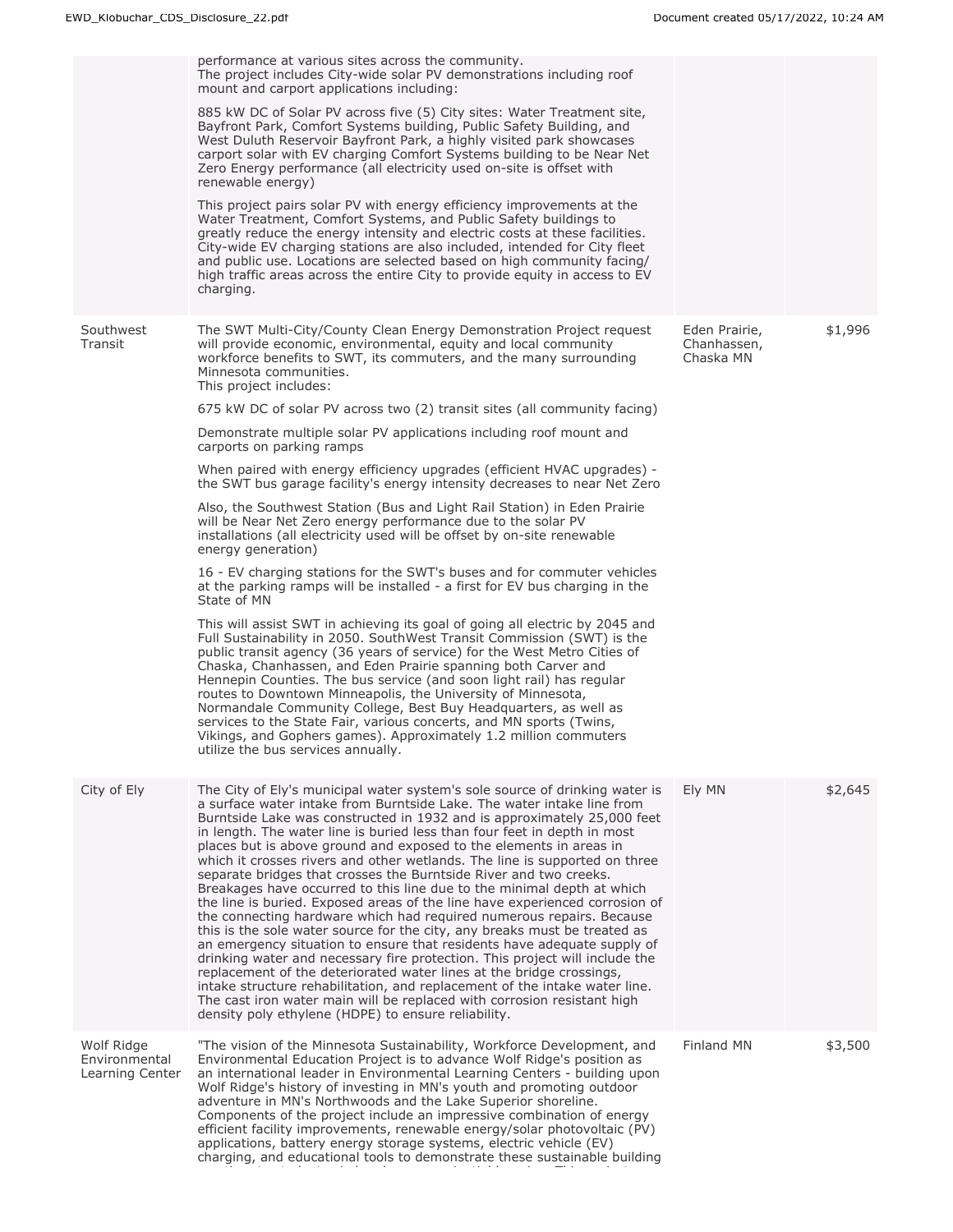|                                             | practices to students via hands-on experiential learning. This project<br>includes campus-wide energy efficiency and conservation solutions<br>consisting of LED lighting, high efficiency heating and ventilation, high<br>efficiency envelope, water conservation, building weatherization and<br>indoor air quality improvements. This project couples energy efficiency<br>solutions with solar PV demonstrations to showcase how integration of<br>energy efficiency and renewable energy greatly reduces the energy<br>intensity of facilities. Solar PV demonstrations total 170 kW including roof<br>mount at Summit Lodge; ground mount at the Farm; and roof mount at<br>the Science Center - bringing these sites to Near Net Zero Energy<br>performance. The integration of battery energy storage systems for<br>educational demonstration and resiliency is also included at Summit<br>Lodge. EV charging will be added in public/community facing locations to<br>all access for parents, staff, visitors, and teachers. To assure community<br>education and experiential learning of these sustainability solutions, this<br>project also includes education tools for MN students and project<br>modeling and reporting." |                                                       |         |
|---------------------------------------------|---------------------------------------------------------------------------------------------------------------------------------------------------------------------------------------------------------------------------------------------------------------------------------------------------------------------------------------------------------------------------------------------------------------------------------------------------------------------------------------------------------------------------------------------------------------------------------------------------------------------------------------------------------------------------------------------------------------------------------------------------------------------------------------------------------------------------------------------------------------------------------------------------------------------------------------------------------------------------------------------------------------------------------------------------------------------------------------------------------------------------------------------------------------------------------------------------------------------------------------------|-------------------------------------------------------|---------|
| City of Halstad                             | Western Norman County in Northwest Minnesota, communities look at<br>their long-term home heating needs many have questions of future<br>unknown costs, quality, ability to pay, environmental, and sustainability.<br>The City of Halstad, and their neighboring communities are exploring our<br>options as a solution to make sure all their future heating needs are met.<br>Small Municipal systems and low income levels complicate the ability to<br>attract natural gas investments. Add to the complicated and volatile<br>energy markets local consumer disparities inhibit risk of full investment.                                                                                                                                                                                                                                                                                                                                                                                                                                                                                                                                                                                                                              | Halstad MN                                            | \$4,000 |
| Dakota County                               | The vision of the County-Wide Sustainability and Clean Energy<br>Demonstration Project is to provide a shovel-ready project that will<br>advance Dakota County, MN as a leader in sustainability, reduce long<br>term energy and operational costs, reduce the County's carbon footprint,<br>create local jobs and provide community facing demonstrations.<br>This project includes an impressive combination of energy efficient facility<br>improvements, renewable energy/solar photovoltaic (PV) applications and<br>electric vehicle (EV) charging stations, moving towards clean electricity<br>at various sites across our community.                                                                                                                                                                                                                                                                                                                                                                                                                                                                                                                                                                                               | Hastings,<br>West St. Paul,<br>Rosemount<br><b>MN</b> | \$4,500 |
|                                             | The project includes County-wide solar PV demonstrations including<br>ground mount and carport canopy applications. Highlights of the solar PV<br>solutions include:                                                                                                                                                                                                                                                                                                                                                                                                                                                                                                                                                                                                                                                                                                                                                                                                                                                                                                                                                                                                                                                                        |                                                       |         |
|                                             | 834 kW DC of Solar PV across three County sites: Administration Center,<br>Robert Trail Library and Northern Service Center When paired with<br>energy efficiency upgrades - the facility's energy intensity greatly<br>decreases Solar PV arrays are all community facing Administration<br>Center to be Near Net Zero energy performance (all electricity used will<br>be offset by on-site renewable energy generation)                                                                                                                                                                                                                                                                                                                                                                                                                                                                                                                                                                                                                                                                                                                                                                                                                  |                                                       |         |
|                                             | This project also includes energy efficiency measures at the Northern<br>Service Center and Robert Trail Library to greatly reduce the energy<br>intensity and electric costs at these facilities.                                                                                                                                                                                                                                                                                                                                                                                                                                                                                                                                                                                                                                                                                                                                                                                                                                                                                                                                                                                                                                          |                                                       |         |
|                                             | County-wide EV charging stations are also included, intended for County<br>fleet and future public use. Locations are selected based on high<br>community facing/ high traffic areas and are coupled with solar PV to<br>showcase integration of EV charging and solar PV technologies.                                                                                                                                                                                                                                                                                                                                                                                                                                                                                                                                                                                                                                                                                                                                                                                                                                                                                                                                                     |                                                       |         |
| City of Le<br>Sueur                         | This project would restore approximately 240 acres of approved wetlands<br>that will be roughly 100 credits for wetland banking in Minnesota. To<br>continue growth throughout the state of Minnesota, wetland credits are in<br>demand to offset the impacts of roadways, railways, and buildings. These<br>credits could be used by others outside of Le Sueur for their growth with<br>Le Sueur receiving funds for the community to use.                                                                                                                                                                                                                                                                                                                                                                                                                                                                                                                                                                                                                                                                                                                                                                                                | Le Sueur MN                                           | \$2,750 |
| Minnesota<br>State<br>University<br>Mankato | The Campus-Wide Clean Energy and Decarbonization Demonstration<br>Project is a near shovel-ready project that will advance Minnesota State<br>Mankato as the leader in sustainability for Minnesota State Colleges and<br>Universities. This project, will reduce long term energy and operational<br>costs, reduce the University's carbon footprint, create local jobs, provide<br>public-facing demonstrations for community benefit, and act as a<br>living-learning lab for student education and experiential learning.<br>The purpose of this project is to showcase an impressive combination of<br>renewable energy/ solar photovoltaic (PV) applications and electric<br>vehicle (EV) charging stations, moving towards clean energy technologies<br>across the Campus, including:                                                                                                                                                                                                                                                                                                                                                                                                                                                | Mankato MN                                            | \$4,079 |
|                                             | Demonstrate the largest solar project for a Minnesota State University<br>(2.5MW), in which all energy generated is used on site by the University.<br>Solar PV on 8 rooftops: Memorial Library, Dining Center, Centennial<br>Student Center, Performance Arts, Otto Rec Center, Sears Hall, Preska                                                                                                                                                                                                                                                                                                                                                                                                                                                                                                                                                                                                                                                                                                                                                                                                                                                                                                                                         |                                                       |         |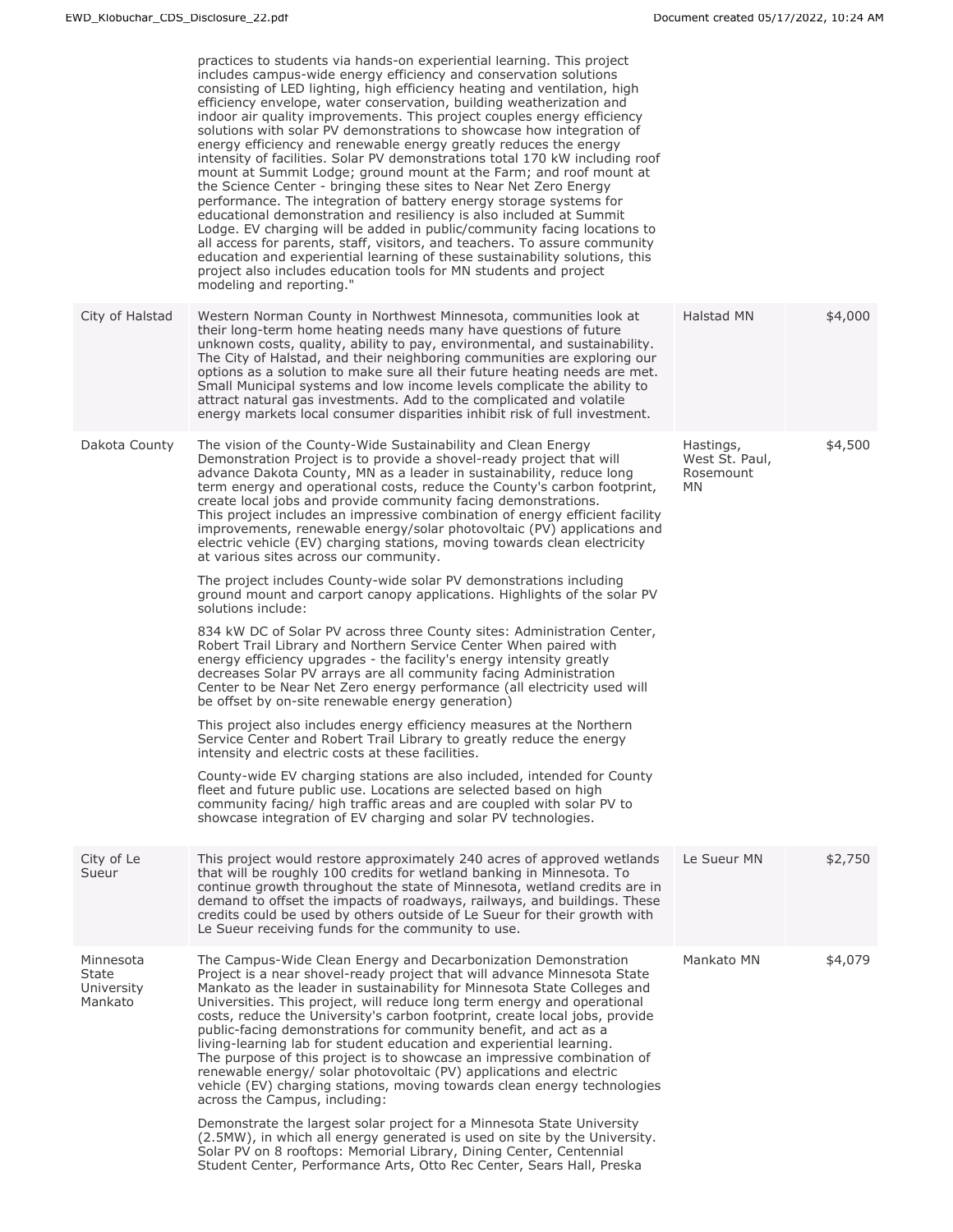|                                              | Hall and Wissink Hall Large Solar PV Carport outside popular sports<br>facilities - integrated with EV charging Campus-wide EV charging stations<br>are also included at 7 locations, intended for Campus fleet, teachers,<br>students, staff, and visitors. Locations are selected equitably across the<br>Campus. This project will serve as a world-class living-learning lab for<br>University students, providing educational tools that will be integrated<br>into student learning and skills training. This project will attract students<br>from all over the World that are interested in attending a University that<br>is committed to sustainability.                                                                                                                                                                                                                                                                                                                                                                                                                                                                                                                                                                                                                                                                                                                                                                                                                                                                                                                                                                                                                      |                    |         |
|----------------------------------------------|-----------------------------------------------------------------------------------------------------------------------------------------------------------------------------------------------------------------------------------------------------------------------------------------------------------------------------------------------------------------------------------------------------------------------------------------------------------------------------------------------------------------------------------------------------------------------------------------------------------------------------------------------------------------------------------------------------------------------------------------------------------------------------------------------------------------------------------------------------------------------------------------------------------------------------------------------------------------------------------------------------------------------------------------------------------------------------------------------------------------------------------------------------------------------------------------------------------------------------------------------------------------------------------------------------------------------------------------------------------------------------------------------------------------------------------------------------------------------------------------------------------------------------------------------------------------------------------------------------------------------------------------------------------------------------------------|--------------------|---------|
| West Mille Lacs<br>Lake Sanitary<br>District | The \$2,340,000 in requested funds will be used to purchase key<br>equipment needed for the safe operations of a sanitary district. The new<br>equipment will be technologically superior to the outdated and original<br>equipment which is currently in place. The total cost for the project will<br>be \$3,120,000. We are requesting 75% of this from the federal<br>government and GKWMLL will fund its 25% cost share of \$780,000. They<br>will use their current cash on hand, or a general obligation bond, if<br>needed. This cost will fund the key equipment necessary for the safe<br>operation of lift stations.<br>The new equipment will include 11 permanent generators and 28 lift<br>stations. The 11 permanent generators are critical because lift stations<br>will not operate without electrical power, and they continue to receive<br>wastewater. Power failures happen at least once a year, and the district<br>currently has only two portable generators to bring to a lift station during<br>a power outage. Without the 11 new generators, potentially 26 lift<br>stations could lose power and cease to move wastewater, causing<br>destructive and dangerous surface discharge.<br>A final purchase with congressional funding is a new, higher quality                                                                                                                                                                                                                                                                                                                                                                                               | Mille Lacs MN      | \$2,340 |
|                                              | Supervisory Control and Data Acquisition (SCADA) control system. This<br>key piece of equipment monitors water levels, pump temperatures, pump<br>vibration, and moisture in the motors of the 28 lift stations. The existing<br>control panels and SCADA components are outdated and lack the current<br>modern technology needed to safely monitor the 20-mile collection<br>system.                                                                                                                                                                                                                                                                                                                                                                                                                                                                                                                                                                                                                                                                                                                                                                                                                                                                                                                                                                                                                                                                                                                                                                                                                                                                                                  |                    |         |
| Metropolitan<br>Airports<br>Commission       | This Demonstration Project will continue the MAC's aggressive<br>Sustainability efforts with visibility to its 40 million Travelers annually, by<br>reducing energy consumption and lowering CO2 emissions. This project<br>will move the MAC towards achieving its 2030 Sustainability Goals of<br>reducing Greenhouse gas emissions by 80%, waste by 75% and water<br>usage by 15%. Demonstrate "state of the art" Local / USA manufactured<br>solar window clear film/glazing that generates electricity and solar film<br>that reduces heat gain / loss with cost effective efficiency at the four $(4)$<br>traveler walkways from the six (6) parking ramps at both Terminals.<br>Include the installation of high efficiency LED lighting at these Green<br>Walkways to both Terminals and at the underground TRAM area (from<br>the parking ramps to the Terminal) which also includes riders from the<br>Light Rail service. Demonstrate readiness for Electric Vehicles (EVs) and<br>accelerate the adoption of EVs in MN by the addition of EV charging<br>stations at the various parking ramps at both Terminals. Travelers will<br>proceed from these EV charging supported parking ramps to then enter<br>the Green Walkways to the Green Entrances to the Airport Terminals.<br>Installation of Recycle bins and trash compactors at various areas at both<br>Terminals - continuing the "Green Entrances / Areas" to the airport<br>theme. And finally, to showcase the above clean energy technologies<br>with Communication Campaign and signage that will provide visibility,<br>and educational benefits of the Sustainability efforts at these Green<br>Entrances. | Minneapolis<br>MN. | \$4,500 |
| Youthprise                                   | This facility will help Minnesota meet its rapidly growing needs for a<br>skilled and craft workforce to develop, build and maintain technologies<br>that are part of the emerging Climate Economy and transformation of<br>energy systems to clean energy and much greater energy efficiency.<br>Through its location in a federal Opportunity Zone, with excellent<br>regional access by public transit, and its focused recruitment efforts on<br>BIPOC youth and young adults, this facility will also address Minnesota<br>stark racial disparities in household income and educational attainment.<br>This project is supportive of expansive public policies and goals for clean<br>energy and greater social and racial equity. As a public-private-non-profit<br>partnership, this project will be well-positioned to facilitate connections<br>with employers and non-profit training programs in the community and<br>across the metro region. The initial phase has begin to build the<br>necessary partnerships for support services and mentoring. This project<br>is the next phase of a redevelopment vision for Plymouth Avenue, the<br>East Plymouth Innovation Corridor (EPIC), that will include other mixed<br>uses, housing affordable at multiple income levels, and demonstrations of<br>sustainable development strategies for urban neighborhoods.                                                                                                                                                                                                                                                                                                            | Minneapolis<br>MN. | \$3,000 |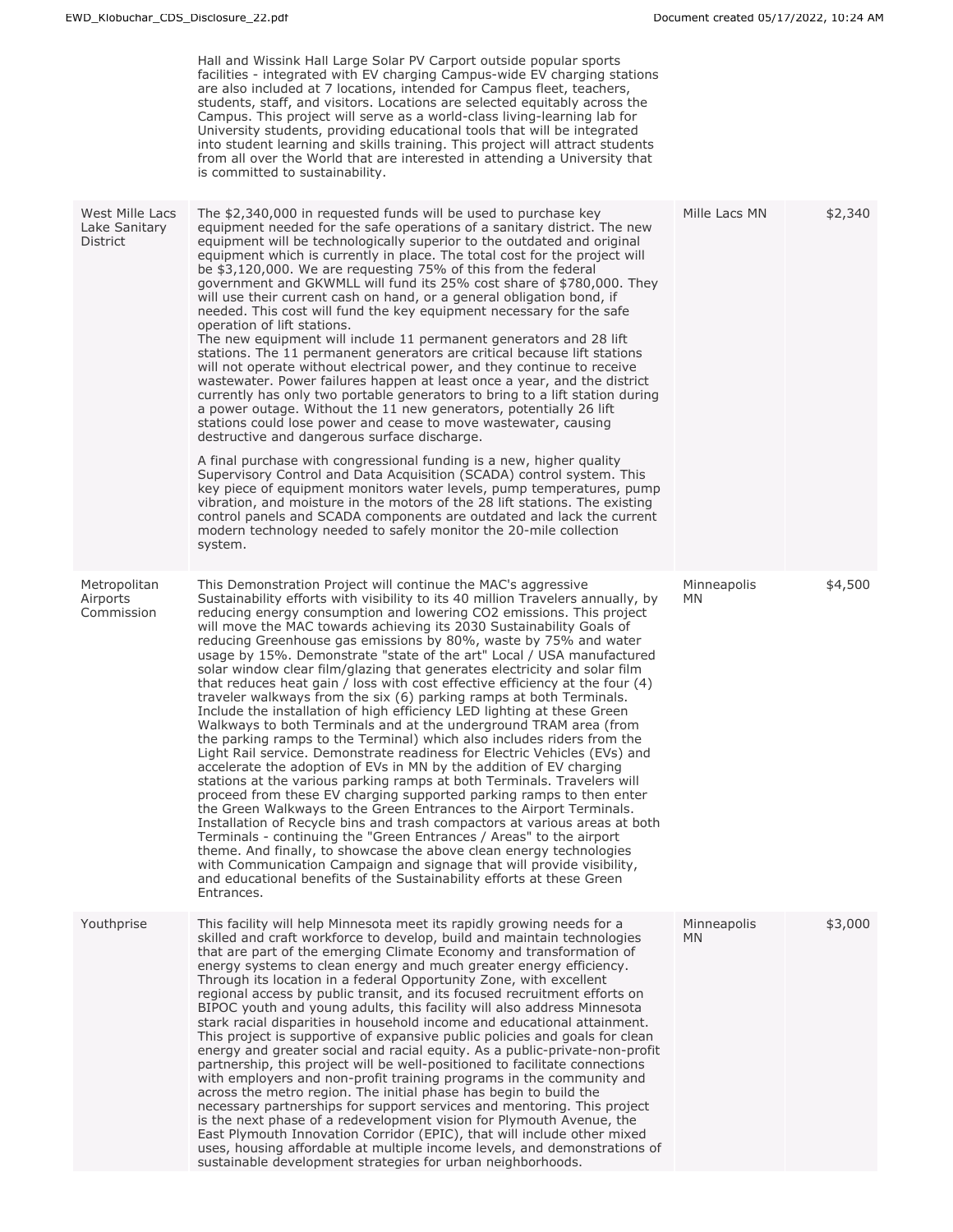| City of<br>Mountain Iron                  | This project consists of constructing water main along County Road 7<br>from Unity Drive to Southern Drive to provide better service to the<br>citizens of Mountain Iron and provide for increased fire protection. This<br>water main will also interconnect with the City of Virginia to provide<br>backup water service for each community. This new 10 inch water main<br>will serve our communities well for the next 100 years. Mountain Iron is<br>a small community in northeastern Minnesota and dose not have the<br>financial wherewithal to undertake this project on its own accord. Clean<br>reliable water is a staple of any good City and with this project we will be<br>able to provide clean and reliable water service to our citizens for a very<br>long time.                                                                                                                                                                                                                                                                                                                                                                                                                                                                                                                                                                                                                                                                                                                                                                                                                                                                                                           | Mountain Iron<br>MN. | \$500    |
|-------------------------------------------|------------------------------------------------------------------------------------------------------------------------------------------------------------------------------------------------------------------------------------------------------------------------------------------------------------------------------------------------------------------------------------------------------------------------------------------------------------------------------------------------------------------------------------------------------------------------------------------------------------------------------------------------------------------------------------------------------------------------------------------------------------------------------------------------------------------------------------------------------------------------------------------------------------------------------------------------------------------------------------------------------------------------------------------------------------------------------------------------------------------------------------------------------------------------------------------------------------------------------------------------------------------------------------------------------------------------------------------------------------------------------------------------------------------------------------------------------------------------------------------------------------------------------------------------------------------------------------------------------------------------------------------------------------------------------------------------|----------------------|----------|
| Lewis & Clark<br>Regional Water<br>System | Lewis & Clark is a non-profit $501(c)4$ organization incorporated in 1990<br>and authorized by Congress in 2000 (P.L. 106-246). It is a wholesale<br>provider of water to 20 member cities and rural water systems in a 5,000<br>square miles area (size of Connecticut) in southwest Minnesota,<br>southeast South Dakota, and northwest Iowa. Groundbreaking was on<br>August 21, 2003, construction began in earnest in 2004, and operations<br>started on July 30, 2012. Water is currently being delivered to 15<br>members - and 5 members are still waiting to receive water. Water rates<br>cover 100% of the operations and maintenance expenses. The source of<br>water is a series of wells that tap into an aquifer adjacent to the Missouri<br>River. With the purpose of improved quality of life and expanded<br>economic development opportunities, Lewis & Clark represents a unique<br>regional approach to address common problems of water quality and<br>quantity in a more effective and cost-efficient way than each member<br>could do alone. This water provides water to 10 counties in southwest<br>Minnesota.                                                                                                                                                                                                                                                                                                                                                                                                                                                                                                                                                      | Nobles MN            | \$12,000 |
| City of<br>Northfield                     | The City of Northfield seeks and authorization for design and construction<br>assistance of a water treatment facility that will help reduce unsafe levels<br>of manganese in the drinking water for Northfield residents.                                                                                                                                                                                                                                                                                                                                                                                                                                                                                                                                                                                                                                                                                                                                                                                                                                                                                                                                                                                                                                                                                                                                                                                                                                                                                                                                                                                                                                                                     | Northfield MN        | \$25,087 |
| City of Pequot<br>Lakes                   | Congressionally Directed funds will be used for a comprehensive<br>rehabilitation of the city's aging wastewater system. Included in this<br>project is a rehabilitation of the main lift station; removal, and<br>replacement of the main forcemain; and construction of a new aerated<br>wastewater stabilization cell. The project has been on the state's project<br>priority list since September of 2021.<br>This federal funding will be used to completely remove and replace 4,500<br>feet of forcemain that runs from the main lift station to the aerated<br>stabilization ponds. It would be replaced with 6" high density<br>polyethylene (HDPE) pipe that is flexible and strong, decreasing the risk<br>of breaks. The lift station will receive new pumps, motors, valves, piping,<br>an alarm system, and other essential parts. In addition, plumbing will be<br>replaced to transition to the forcemain. Constructing a new aerated<br>stabilization cell will be completed with this funding. This will increase<br>operational flexibility and volume storage to meet future projections.<br>The urgency of this wastewater infrastructure system is needed for the<br>safety of the residents and to protect the environment. Two critical<br>breaks occurred in the main forcemain, on October 15, 2021, and in<br>February 2022. There are two health and safety issues, 1) wastewater<br>backups, and 2) groundwater leakage caused by forcemain breaks. With<br>the recent breaks, it is urgent to correct these deficiencies now. The<br>improvements will cost \$3,620,000 and the City is respectfully requesting<br>\$2,715,000 from the Army Corp of Engineers. | Pequot Lakes<br>MN.  | \$2,715  |
| City of Red<br>Wing                       | The project has multiple components but concentrates on the<br>redevelopment and connection of the city's Mississippi River Upper Harbor<br>and Bay Point Park riverfront to a distressed mix-use commercial and<br>low income residential area. The project targets blighted, underutilized<br>public lands, specifically a 13 acre brownfield for renewal. Realigning a<br>roadway provides the opportunity to fully utilize the 13 acre brownfield<br>area and adjacent land to its highest and best use. We will: improve<br>traffic safety for vehicles, pedestrians and bicyclists; organize grain truck<br>fleeting and staging creating efficacies' for the international exporting of<br>grain; reorganize boat landing/launching parking; create new public open<br>green spaces for active living activities; quiet intrusive train whistles;<br>protect the Mississippi River's environment; and, support the US Army<br>Corps of Engineers mission of maintaining the 9 foot commercial river<br>channel. Completion of the project compliments a city wide Economic<br>Development Strategy that utilizes an asset-based approach to think<br>creatively and build a successful direction for the future. Long lasting,<br>sustained economic vitality is dependent upon quality offerings and<br>strong support in the areas of arts and culture, outdoor recreation, and<br>local education. In addition, as a part of the city's plan to help address                                                                                                                                                                                                                         | Red Wing MN          | \$3,700  |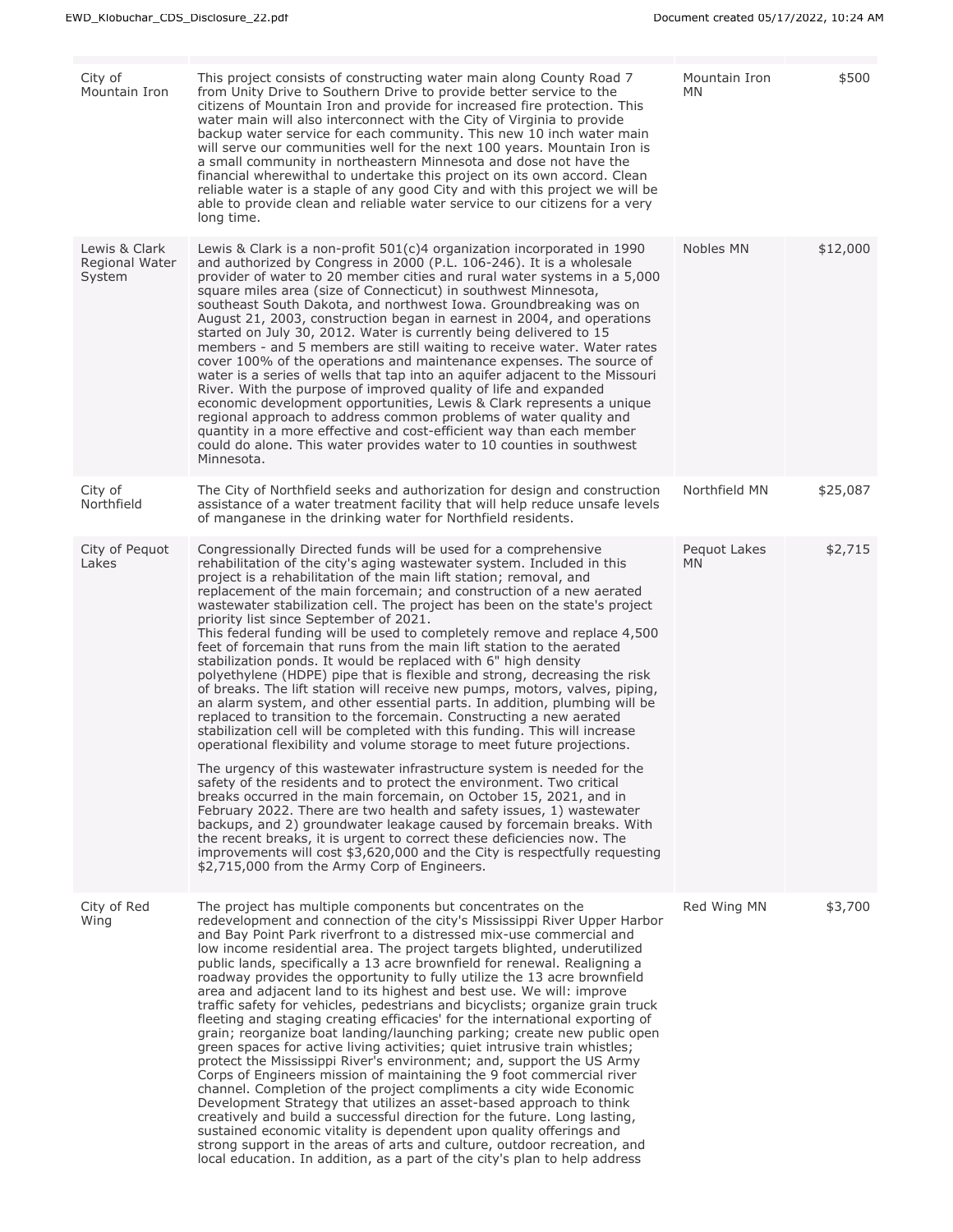|                                   | economic, racial and social disparities, Red Wing is working to make<br>recreational facilities available to all neighborhoods. The project will help<br>us achieve our planned goals. We can obligate funding and initiate in FY<br>23, fully complete the project's construction in two seasons from<br>initiation barring no unforeseen conditions.                                                                                                                                                                                                                                                                                                                                                                                                                                                                                                                                                                                                                                                                                                                                                                                                                                                                                                                                                                                                                                                                                                                                                                                                                                                                                                                                                                                                                                                                           |                           |         |
|-----------------------------------|----------------------------------------------------------------------------------------------------------------------------------------------------------------------------------------------------------------------------------------------------------------------------------------------------------------------------------------------------------------------------------------------------------------------------------------------------------------------------------------------------------------------------------------------------------------------------------------------------------------------------------------------------------------------------------------------------------------------------------------------------------------------------------------------------------------------------------------------------------------------------------------------------------------------------------------------------------------------------------------------------------------------------------------------------------------------------------------------------------------------------------------------------------------------------------------------------------------------------------------------------------------------------------------------------------------------------------------------------------------------------------------------------------------------------------------------------------------------------------------------------------------------------------------------------------------------------------------------------------------------------------------------------------------------------------------------------------------------------------------------------------------------------------------------------------------------------------|---------------------------|---------|
| City of<br>Rochester              | The City of Rochester seeks to create a downtown District Energy<br>System. This infrastructure will connect City buildings with a sustainable<br>energy source that provides long-term efficiency, decreases operating<br>costs, and generates substantial environmental benefits. Rochester's<br>decision to move toward a District Energy System has been spurred by<br>Olmsted County's decision to terminate City building steam service from<br>its Waste-to-Energy facility in 2023 due to frequent steam leaks and<br>repairs along Fourth Avenue Southeast. The proposed project will<br>support future development in the Destination Medical Center (DMC)<br>footprint.<br>Specifically, Congressionally Directed Spending will support solar and<br>geothermal improvements to Rochester's District Energy System will that<br>maximize its energy efficiency benefits. Solar photovoltaics (PVs) will be<br>installed on City Hall, the Rochester Public Library, and Mayo Civic Center<br>to produce energy that will support District Energy heating and cooling.<br>Geothermal wells will also be drilled and the energy produced will feed<br>directly into District Energy heating and cooling systems.<br>Solar PVs on City Hall - 350 panels (@ \$1,500 per panel) will generate<br>solar energy for the District Energy System. Solar PVs on Rochester<br>Public Library - 610 panels (@ \$1,500 per panel) will support the District<br>Energy System with solar energy. Solar PVs on Mayo Civic Center - Solar<br>energy from 1,200 panels (@ \$1,500 per panel) will feed directly into<br>District Energy heating and cooling systems. Geothermal wells - Two<br>geothermal wells with heat pumps (@ \$450,000 per well) will be drilled<br>to support sustainable District Energy heating and cooling. | Rochester MN              | \$2,000 |
| City of<br>Rochester              | The City of Rochester seeks funding to modify its Water Reclamation<br>Plant to meet more stringent phosphorus limits and replace equipment<br>that has reached the end of its useful life. The phosphorus removal<br>project will convert a two-stage High Purity Oxygen plant onsite to a<br>conventional air plant using the same configuration as the Aeration Basin<br>Complex plant, which will improve biological phosphorous removal. An<br>Aeration Basin Complex plant will also be expanded to ensure<br>compliance with the new phosphorous limits into the future. The project<br>will also conduct upgrades to increase plant efficiency, simplify<br>operations, and reduce maintenance costs.                                                                                                                                                                                                                                                                                                                                                                                                                                                                                                                                                                                                                                                                                                                                                                                                                                                                                                                                                                                                                                                                                                                    | Rochester MN              | \$2,000 |
| <b>Rock County</b>                | Rock County Rural Water is requesting 4,000,000 dollars to design,<br>construct and equip a 500,000 gallon water tower and install<br>infrastructure required for the water tower on the west side of our<br>system. Rock County Rural Water does not meet Minnesota Department<br>of Health or ten states standards on minimum storage compacity.<br>Minnesota Department of Health has indicated on our sanitary survey<br>report stated "the average daily water usage greatly exceeds the<br>quidelines of providing a minimum of the one day water storage<br>capacity". This project would give us fire protection for several of the<br>small towns we serve as well as the ability to better blend high quality<br>Lewis and Clark water with our pumped water. This project would also<br>provide adequate storage in the event of a natural disaster and/or<br>system disruptions as well provide the ability for economic growth to the<br>rural customers and small towns we serve. Rock County's main economic<br>driver is agriculture and the growth of agriculture in our area. This<br>project will ensure agriculture users the ability to have high quality water<br>at their disposal for livestock and crop use. We are applying for grant<br>funds due to the total project costs and the unreasonable burden it would<br>put on Rock County Rural Water customers. A vast majority of Rock<br>County Rural Water's budget goes to operations, updates to aging<br>infrastructure and wellhead protection.                                                                                                                                                                                                                                                                                                 | <b>Rock County</b><br>MN. | \$400   |
| Science<br>Museum of<br>Minnesota | Science Museum of Minnesota showcases lighting efficiency to help fight<br>climate change                                                                                                                                                                                                                                                                                                                                                                                                                                                                                                                                                                                                                                                                                                                                                                                                                                                                                                                                                                                                                                                                                                                                                                                                                                                                                                                                                                                                                                                                                                                                                                                                                                                                                                                                        | Saint Paul MN             | \$1,800 |
| City of St. Paul                  | This request is for solar panels and installation at Waká? Tipi Center at<br>Bruce Vento Nature Sanctuary in Saint Paul.<br>A major goal of Waká? Tipi Center is to be net zero carbon and<br>environmentally friendly, both to meet community demand and align<br>with Dakota values. The two primary components to achieve net zero<br>carbon status include a geothermal energy system to power the facility's<br>heating and cooling needs and a roof top solar system consisting of up to<br>140 fixed modules which will produce 60,000 kWh power per year.                                                                                                                                                                                                                                                                                                                                                                                                                                                                                                                                                                                                                                                                                                                                                                                                                                                                                                                                                                                                                                                                                                                                                                                                                                                                | Saint Paul MN             | \$200   |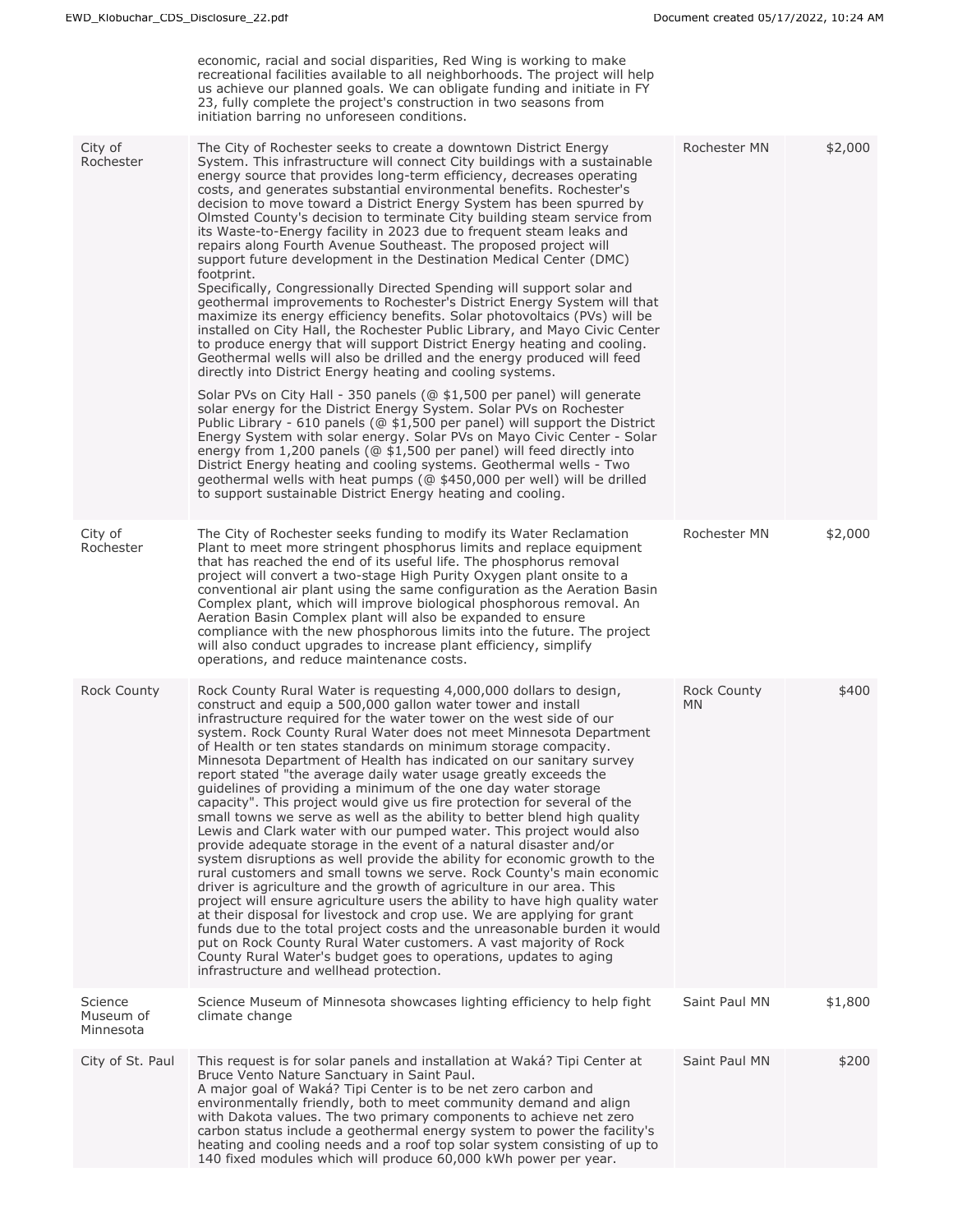| <b>Stearns County</b>     | The Stearns County Clean Energy Demonstration Project request will<br>provide economic, environmental, equity and local community workforce<br>benefits to Stearns County, its residents, and the many surrounding<br>Minnesota communities.<br>This project includes:<br>781 kW DC of solar PV at four (4) County facilities<br>Demonstrate multiple solar PV applications which includes roof top<br>mounting on four (4) County buildings<br>Energy efficiency LED lighting upgrades - at nine (9) County facilities<br>which will substantially reduce their electricity and maintenance costs<br>annually<br>3 - EV charging stations for commuter vehicles at the Administrative<br>Center, Service Center and Behavioral Health Center which will promote<br>the use of Electric Vehicles (EV) in the County, which in-turn will improve<br>environmental conditions in the County<br>This will assist Stearns County in achieving its Sustainability Goals and<br>demonstrate to its residents the environmental benefits of Clean Energy<br>technologies                                                                                                                                                                                                                                                                                                                                                                                                                                                                  | St. Cloud,<br>Waite Park,<br>Albany, Sauk<br>Centre,<br>Richmond,<br>Belgrade MN | \$3,766 |
|---------------------------|------------------------------------------------------------------------------------------------------------------------------------------------------------------------------------------------------------------------------------------------------------------------------------------------------------------------------------------------------------------------------------------------------------------------------------------------------------------------------------------------------------------------------------------------------------------------------------------------------------------------------------------------------------------------------------------------------------------------------------------------------------------------------------------------------------------------------------------------------------------------------------------------------------------------------------------------------------------------------------------------------------------------------------------------------------------------------------------------------------------------------------------------------------------------------------------------------------------------------------------------------------------------------------------------------------------------------------------------------------------------------------------------------------------------------------------------------------------------------------------------------------------------------------|----------------------------------------------------------------------------------|---------|
| City of St.<br>Louis Park | The project will consist of whole home weatherization and electrification<br>retrofits of 5-10 existing income-qualified homes across the member<br>cities. The goals include building local contractor knowledge and<br>experience in putting the pieces together and understanding the<br>sequencing needed for comprehensive retrofits for energy efficiency in<br>different building types and vintages of homes across the cities. Further,<br>we will leverage a local nonprofit's Home Energy Career Trainings, which<br>targets training and paid internships to individuals from BIPOC<br>communities and women, bringing real-world practice to grow new<br>expertise among underserved communities. This project would be jointly<br>administered by a cohort of west metro cities that each have carbon<br>reduction goals and energy action plans that support home<br>decarbonization.<br>St. Louis Park proposes to showcase these homes during the annual Twin<br>Cities home tours and to provide an online tool for homeowners to model<br>their home's pathway for decarbonization. Beyond the tours, they seek to<br>leverage the cities' existing community-based programs to continue<br>highlighting these inspiring examples and connect these results with our<br>online planning tool. They also plan to extend invitations to local,<br>regional, and federal elected officials to tour the homes, visit with<br>contractors and residents to hear constituent experiences, and promote<br>the program. | St. Louis<br>Park, Edina,<br>Eden Prairie<br><b>MN</b>                           | \$1,000 |
| City of St.<br>Michael    | The main reason the City has proposed this project is due to the Pollution<br>Control Agency, Department of Agriculture, and Department of Natural<br>Resources recently mandating that the City can no longer use our<br>existing biosolids facilities as designed Reed Beds due to the non-native<br>phragmites used being recently classified as a invasive species noxious<br>weed. Therefore, we are being required/forced to upgrade their WWTP at<br>this time including new biosolids handling, headworks screening<br>processing, and liquids processing.<br>This project is located in St. Michael but our facility provides regional<br>treatment to the City of Hanover and Rockford Township in Wright<br>County. The State of Minnesota and these communities would benefit<br>from this project's elimination of the use of the invasive non-native<br>phragmites and improvements to the water quality of the WWTP effluent<br>to better treat for phosphorous and nitrogen which empties into the Crow<br>River which flows to the Mississippi River.                                                                                                                                                                                                                                                                                                                                                                                                                                                             | St. Michael MN                                                                   | \$4,000 |
| City of St. Paul          | The Como Zoo must continuously address critical animal habitat and<br>energy efficiency asset preservation to meet modern zoological practices.<br>The Como Zoo has set an ambitious goal to reduce energy costs by<br>20%. To continue to upgrade facility heating and cooling systems the<br>Como Zoo needs additional funding to remain a viable and sustainable<br>entity whose mission is to inspire the public to value the presence of<br>living things in our lives. The Como Zoo currently does not have the<br>funds available to change over a 70 year old inefficient natural gas steam<br>boiler to a more energy efficient heating and cooling system to begin the<br>decarbonization of the Como Zoo Campus. This natural gas steam boiler<br>system was last upgraded over 30 years ago. The Hydro Geothermal<br>Heat Pump (HGHP) achieves a much higher performance profile than a                                                                                                                                                                                                                                                                                                                                                                                                                                                                                                                                                                                                                                | St. Paul MN                                                                      | \$5,500 |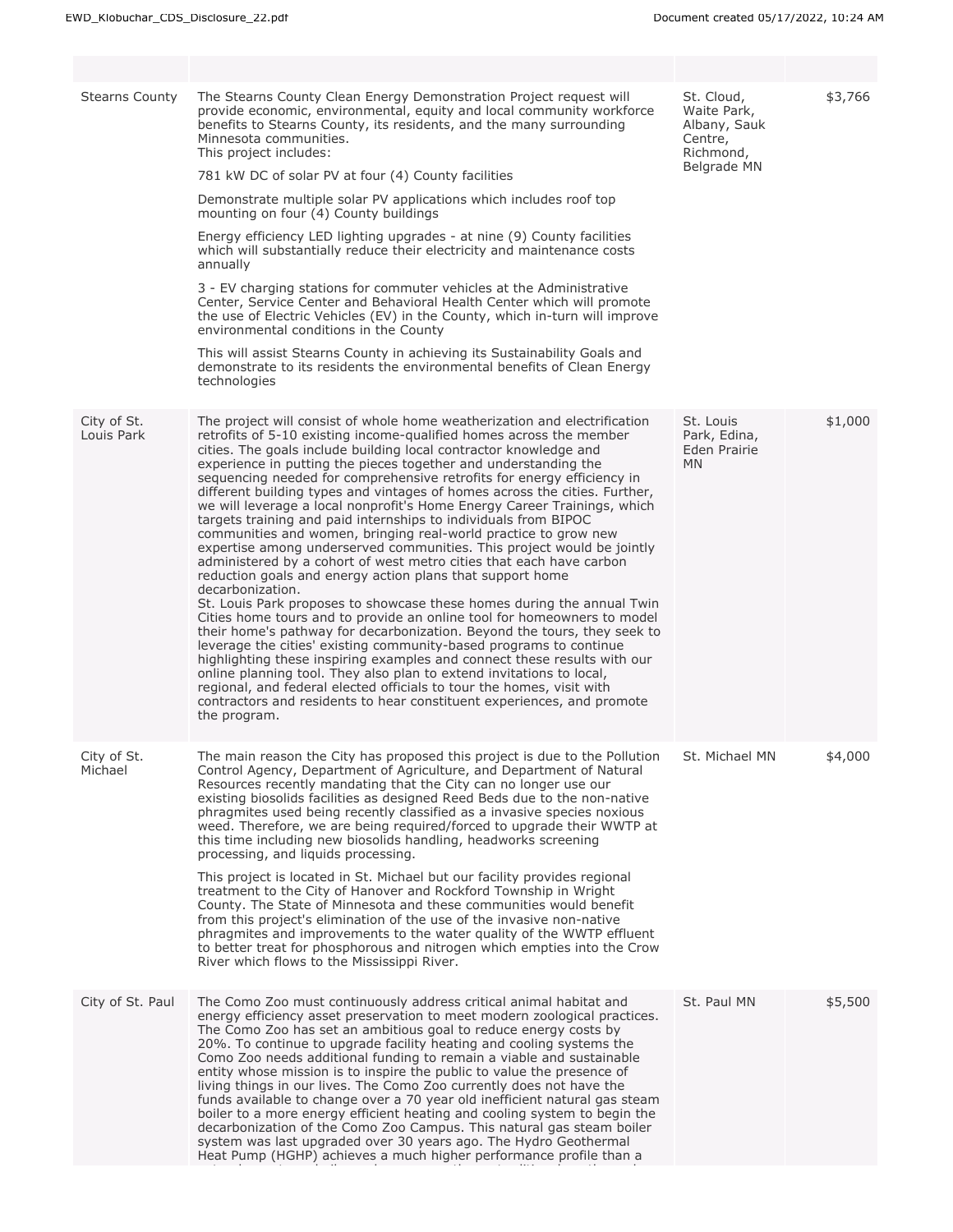|                                  | natural gas steam boiler and even more than a traditional geothermal<br>system. HGHP installations can provide up to a 75% reduction in energy<br>use compared to installations of conventional natural gas furnaces with<br>electric air conditioners. Total energy consumption from heating and<br>cooling is reduced by 65-85%, and the annual energy cost is reduced by<br>approximately 55% compared to natural gas furnaces with air<br>conditioners. Electric utilities have expressed enthusiasm for the<br>balanced demand load of geothermal heating and cooling. On top of<br>energy savings, geothermal heating and cooling provides significant<br>reductions in greenhouse gas (GHG) emissions.                                                                                                                                                                                                                                                                                                                                                                                                                                                                                                                                                                                                                                                                                                                                        |                                   |       |
|----------------------------------|------------------------------------------------------------------------------------------------------------------------------------------------------------------------------------------------------------------------------------------------------------------------------------------------------------------------------------------------------------------------------------------------------------------------------------------------------------------------------------------------------------------------------------------------------------------------------------------------------------------------------------------------------------------------------------------------------------------------------------------------------------------------------------------------------------------------------------------------------------------------------------------------------------------------------------------------------------------------------------------------------------------------------------------------------------------------------------------------------------------------------------------------------------------------------------------------------------------------------------------------------------------------------------------------------------------------------------------------------------------------------------------------------------------------------------------------------|-----------------------------------|-------|
| City of St. Paul                 | The City of Saint Paul has a goal of being carbon neutral in City<br>operations by 2030. A key component of this work will involve<br>decarbonizing City buildings. The City seeks to undertake a City Buildings<br>Decarbonization Plan. The City will seek a consultant to conduct the<br>analysis and propose a methodology for transitioning City buildings away<br>from dependence on fossil fuel-based energy sources, and toward such<br>solutions as geothermal heating and cooling, air-source heat pumps, and<br>energy efficiency upgrades. The focus would be on the 40 City buildings<br>that are 25,000 square feet or larger, with strategies also identified for<br>smaller building types. The Plan will recommend strategies for the<br>decarbonization of each of those 40 largest buildings, including a 3-year<br>initial action plan and project prioritization.                                                                                                                                                                                                                                                                                                                                                                                                                                                                                                                                                               | St. Paul MN                       | \$750 |
| City of<br>Swanville             | The water project consists of new wells, water storage, water distribution<br>and water measurement, this is badly needed. The current water tower is<br>in poor condition and was shut down by Morrison County Health<br>Department until temporary repairs were completed. The new wells will<br>improve the water quality for all its residents. The water infrastructure is<br>critical for our town's ability to provide services to its residents. Funding<br>is needed to provide these services to its residents affordably and without<br>causing a local tax burden.                                                                                                                                                                                                                                                                                                                                                                                                                                                                                                                                                                                                                                                                                                                                                                                                                                                                       | Swanville MN                      | \$256 |
| <b>Great Plains</b><br>Institute | "GPI requests \$400,000 to work with communities, environmental and<br>agricultural stakeholders, solar industry, and energy utilities to create<br>pilot projects demonstrating how solar deployment can be a primary<br>solution to nitrate contamination and risk. The effort would identify<br>optimal locations using geospatial analysis of vulnerable drinking water<br>supplies, parcel size, proximity to other land uses, and access to<br>transmission for the solar. The project will also: engage rural water<br>suppliers that are facing nitrate problems and potentially high capital<br>costs for treatment, find willing land owners to participate in the pilot,<br>identify electric utilities providers that want to increase renewable energy<br>supply, identify solar developers willing to look at an alternative business<br>model for development, engage natural resource and habitat<br>organizations and agencies to assess how to maximize the habitat and<br>surface water benefits engage agricultural agencies and practitioners to<br>assess how the solar concepts fits agricultural business models conduct<br>engineering studies of transmission interconnection costs and need for<br>upgrades The project will then create pilot projects in different parts of<br>the state, where conditions are appropriate, to demonstrate the benefits<br>and co-benefits of solar protected drinking water supplies." | Wadena MN                         | \$400 |
| <b>Great Plains</b><br>Institute | "The proposed project is intended to leverage the previous and ongoing<br>work by these entities and to deliver solutions and best practices to state<br>agencies and local land use authorities (cities and counties) to create a<br>new wave of solar-integrated agriculture that protects and enhances<br>agriculture and enables substantial new investment in Minnesota's solar<br>energy resources. GPI in partnership with the Clean Energy Resource<br>Teams (216C.385) requests \$500,000 to: Engage agricultural producers<br>and rural/exurban communities to document synergies and conflicts<br>between solar deployment and agriculture businesses and: Develop pilot<br>projects on solar deployment and agricultural benefits focusing on both:<br>small scale agriculture on the urban fringe large-scale agriculture in rural<br>areas Expand guidance resources and best practices to inform local and<br>state policy and land use regulation on solar siting Lay the foundation for<br>implementing mutually beneficial integration of solar and agriculture<br>Explore partnerships to capture other co-benefits for other communities,<br>such as connecting rural community solar garden (CSG, or shared solar)<br>development to low-income and communities of color, including linking<br>CSG subscriptions to Section 8 Housing certificates or dedicated Section 8<br>housing"                                           | Washington &<br><b>Stearns MN</b> | \$500 |